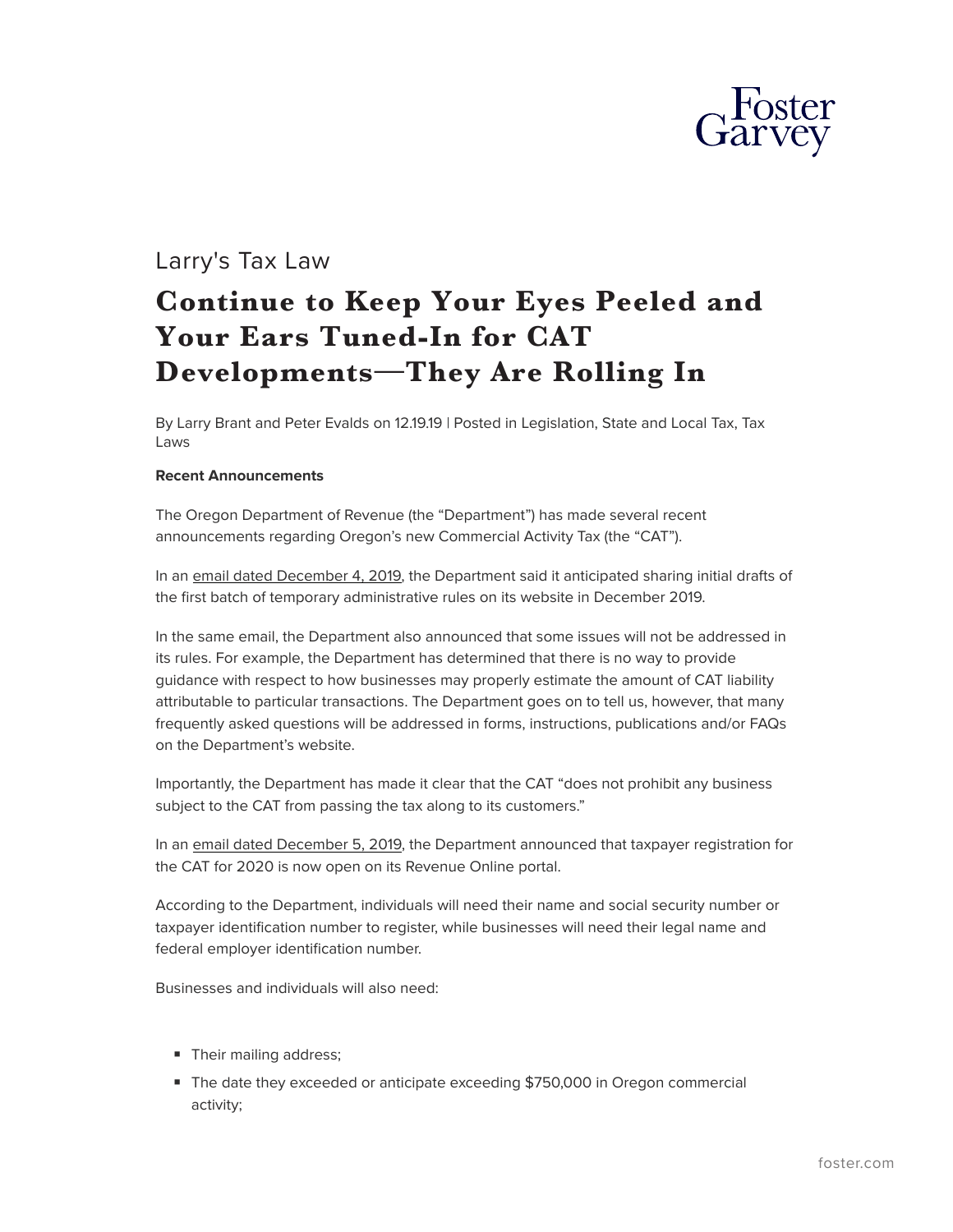- A valid email address or a current login to Revenue Online; and
- Their Business Activity Code (which are the North American Industry Classification System codes located in applicable federal income tax return instructions.)

# **New Rules**

On December 6, 2019, the Department published its first set of draft temporary rules. In many respects, the rules repeat or slightly clarify the statute. In some respects, however, the rules take a detour from what we expected to see.

#### Substantial Nexus Guidelines (OAR 150-317-1010)

On December 6, 2019, the Department issued a draft temporary rule that provides that no physical presence in Oregon is required in order for a taxpayer to have substantial nexus in the state for CAT purposes. The "significant economic presence" is sufficient. According to the Department, if a taxpayer "regularly takes advantage of Oregon's economy to realize commercial activity," substantial nexus exists. Unfortunately, no bright line test has been provided.

Under the draft rule, the Department may consider the following non-exclusive factors in determining whether a person has substantial nexus, to the extent such factors are relevant:

- Maintains continuous and systematic contacts with Oregon's economy or market;
- Conducts deliberate marketing to, or solicitation of, Oregon customers;
- Files or is required to file reports or returns with Oregon regulatory bodies;
- Realizes significant gross receipts attributable to customers in Oregon;
- Realizes significant gross receipts attributable to the use of the person's intangible property in Oregon;
- Receives benefits provided by the state; or
- Any other relevant facts and circumstances.

For purposes of the penultimate bullet point listed above, relevant benefits include:

- Laws providing protection of business interests or regulating consumer credit;
- Access to courts and judicial process to enforce business rights, including debt collection and intellectual property rights;
- Highway or transportation system access for transport of the person's goods or services;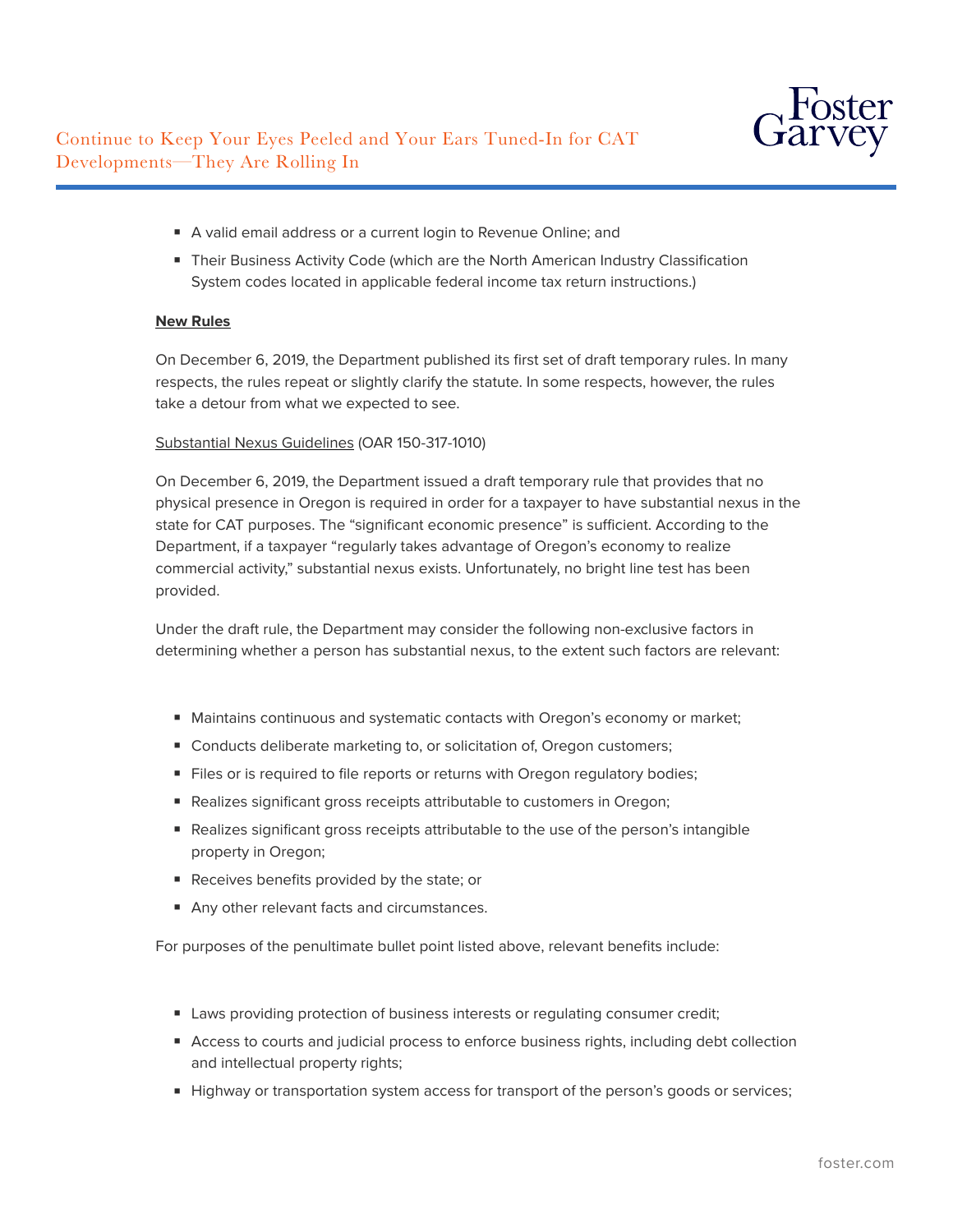

- Access to an educated workforce in Oregon; or
- Police and fire protection for property in Oregon that displays the person's intellectual or intangible property.

The following are based on the examples provided in the draft rule:

**Example 1:** Distribco, located in Washington, distributes wine and beer throughout Oregon, through Oregon-licensed distributors with whom Distribco has distribution contracts. Distribco must maintain a wholesaler's license from the Oregon Liquor Control Commission (OLCC). Distribco is required to provide monthly reports of sales volumes to the OLCC. Distribco also periodically obtains approval from the OLCC for special activities in Oregon, where no sales are solicited by Distribco. Distribco has substantial nexus in Oregon.

**Example 2:** Webco, with headquarters in Delaware, operates a website that supports internet sales, mainly to European customers. Webco made around 10,000 sales to residents of Oregon during the year, for which it received \$990,000 of commercial activity. Webco contracts with an Oregon mailing service to deliver products in Oregon. Even though Webco's commercial activity is less than the CAT filing threshold, Webco has substantial nexus in Oregon. Therefore, it must register with the Department when its commercial activity exceeds \$750,000.

# Unitary Group Factors (OAR 150-317-1020)

The Department issued a draft temporary rule on December 9, 2019 relative to unitary groups.

A unitary business is described as "a single economic enterprise" comprised of "separate parts of a single entity or of a commonly controlled group of entities that are sufficiently interdependent, integrated, and interrelated through their activities" such that they "provide a synergy and mutual benefit that produces a sharing or exchange of value among them," as well as "a significant flow of value to the separate parts." Such sharing or exchange of value may be present where the operation of one part of a business is dependent upon, or contributes to, the operation of another part of the business.

Determination of a unitary business requires more than merely a flow of funds from a passive investment or "from the financial strength contributed by a distinct business undertaking that has no operational relationship to the unitary business." The Department has asserted that a unitary determination will be made to the fullest extent permitted by the U.S. Constitution.

One entity may have multiple unitary businesses. Where that is the case, the commercial activity with respect to each unitary business must be determined for purposes of sourcing commercial activity and the subtraction.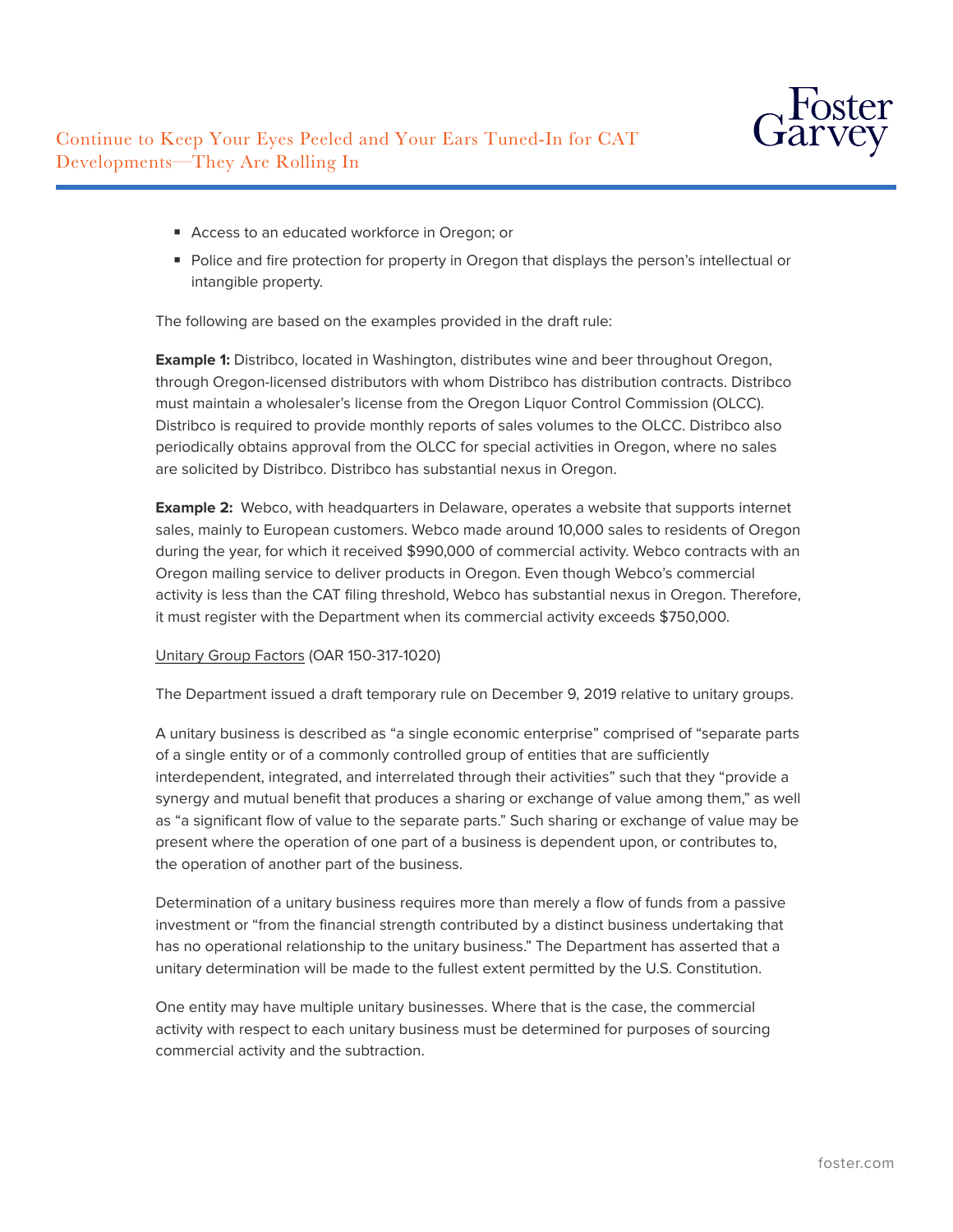

A unitary business is characterized by "significant flows of value" evidenced by the following factors previously identified in the CAT: centralized management, economies of scale and functional integration. The Department has elaborated on the CAT language in stating that these factors provide evidence of whether the business activities "operate as an integrated whole or exhibit substantial mutual interdependence." Facts should not be considered in isolation, but rather together for their "cumulative effect."

The draft temporary rule provides the following indicators of a unitary business:

- Activities that are generally in the same line of business, such as a grocery chain operating in multiple states, will generally constitute one unitary business.
- Activities that constitute separate steps in a vertically structured enterprise will nearly always constitute one unitary business.
- Activities may be considered one unitary business where there is strong centralized management, together with centralized departments for functions like financing, advertising, research or purchasing. Strong centralized management is present when central management makes substantially all of the business's operational decisions.

The following subsections discuss additional guidance provided in the draft temporary rule with respect to the unitary business factors discussed above:

#### Centralized Management

The draft temporary rule further delineates what constitutes centralized management for purposes of determining whether a unitary business exists. Under the rule, management is centralized when "officers, directors, partners, members, managers, or others jointly participate in the management decisions that affect the respective business activities and that may also operate to the benefit of the entire economic enterprise."

Centralized management may exist whether one entity or division within an entity effects centralization with respect to another entity or division (including by a parent to a subsidiary, a subsidiary to a parent or between subsidiaries). Where day-to-day management is decentralized, centralized management may still exist if management has an "ongoing operational role" with respect to the activities of the business. An ongoing operational role may exist by virtue of "mandates, consensus building, or an overall operational strategy of the business, or any other mechanism that establishes joint management."

The following facts provide evidence of centralized management: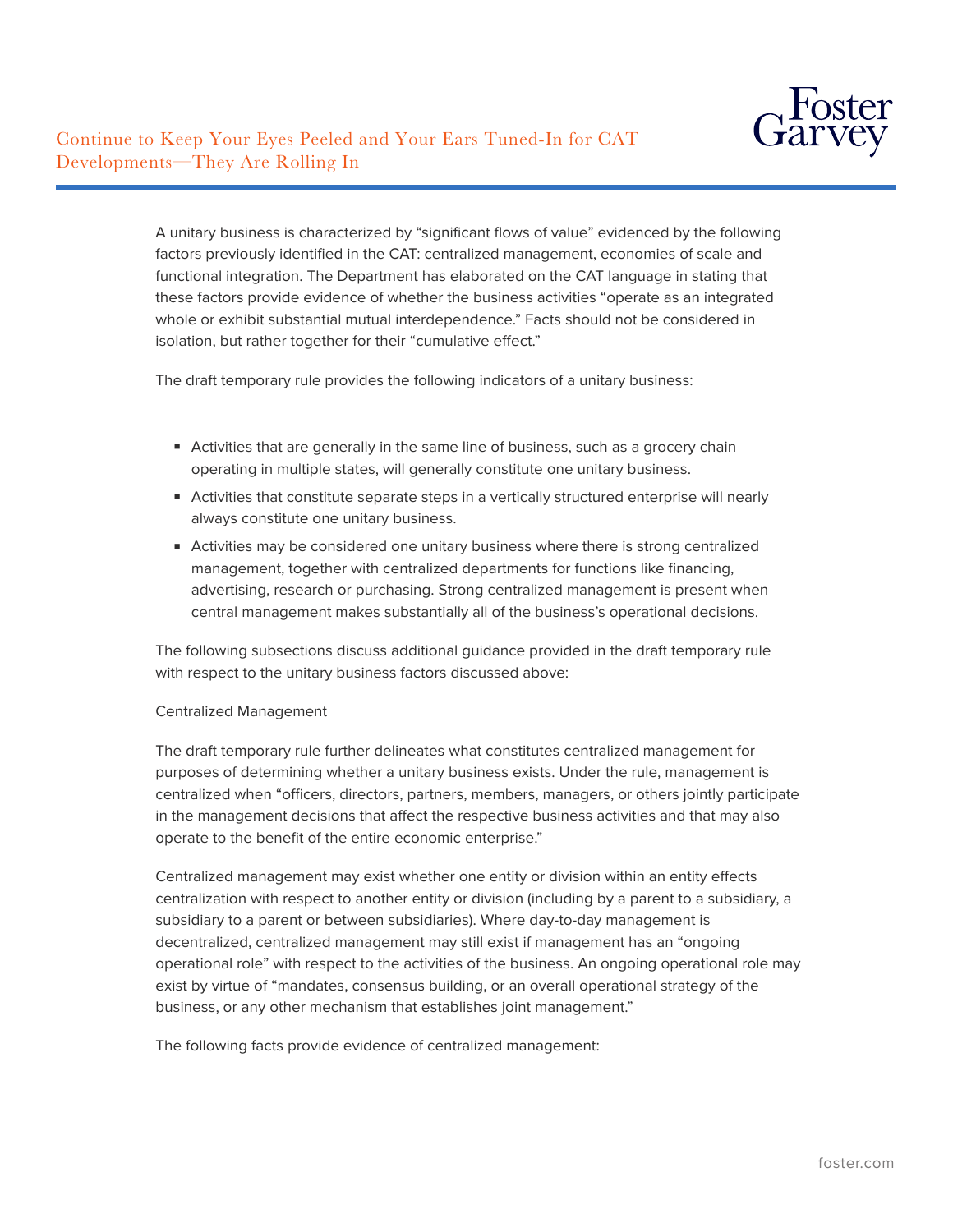

- Common officers, directors, partners, members, managers or others participate in the decisions relating to the business operations of the business's different segments; and
- Management shares or applies knowledge and expertise among different parts of the business.

Centralized management is not shown merely by the existence of common officers, directors, partners, members, managers or others, but such existence provides evidence of centralized management. Common officers provide more evidence of centralized management than common directors.

Efforts taken to safeguard investments or review the performance thereof ("stewardship oversight"), such as instituting reporting requirements or merely approving capital expenditures, do not provide evidence of centralized management. However, an owner's actions taken to enhance value by integrating operating aspects of multiple business activities are not mere stewardship oversight activities.

# Economies of Scale

The Department has described economies of scale in the draft temporary rule as a "relation among and between business activities resulting in a significant decrease in the average per unit cost of operational or administrative functions due to the increase in operational size." Economies of scale may occur from "inherent cost savings" that arise as a result of centralized management or functional integration.

The following provide evidence of economies of scale:

- Centralized purchasing that is designed to achieve savings based on purchase volume, purchase timing or the interchangeability of items among different parts of the business.
- Centralized administrative functions, including legal services, payroll services, pension and other employee benefit administration.

# Functional Integration

Functional integration is described in the draft temporary rule as "transfers between, or pooling among, business activities that significantly affect the operation of the business activities." Such integration includes, without limitation, transfers or pooling with respect to:

- Products or services:
- Technical information: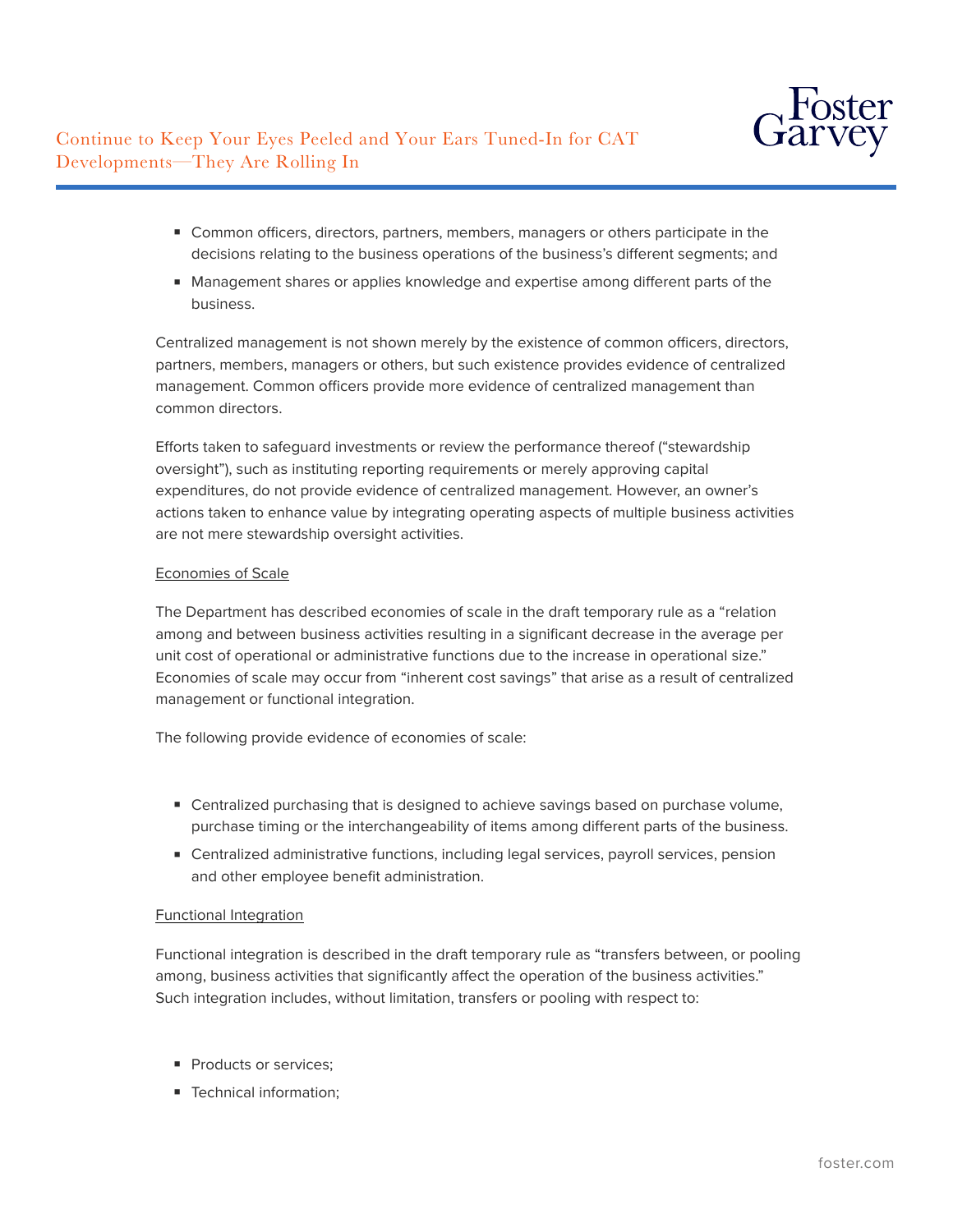

- Marketing information;
- Distribution systems;
- Purchasing; and
- Intangibles, including patents, trademarks, service marks, copyrights, trade secrets, knowhow, formulas and processes.

The draft temporary rule provides that the following are evidence of functional integration in business operations:

- Sales, exchanges, or transfers of products, services, or intangibles between business activities, whose significance will be affected by the character of the goods or services and/or the percentage of sales represented thereby. For example, sales among vertically integrated unitary business units are indicative of functional integration. Functional integration may exist notwithstanding the use of a readily determinable market price to affect intercompany sales.
- The sharing of common marketing features when the marketing results in significant mutual advantage. Such marketing exists when a substantial portion of products, services, or intangibles are distributed or sold to a common customer, when a common trade name or other common identification is used, or when entities identify themselves to customers as part of one enterprise. Common marketing is not present merely by use of a common advertising agency or a commonly owned or controlled in-house advertising office.
- Transfers or pooling of technical information or intellectual property, including patents, copyrights, trademarks, service marks, trade secrets, processes, formulas, know-how, research, or development.
- Use of a common distribution system, under which inventory control and accounting, storage, trafficking, or transportation are commonly controlled.
- Common purchasing of substantial amounts of products, services, or intangibles from the same source, particularly if significant cost savings are obtained or where the items purchased are not readily available from other sources and are significant to the entities' operations or sales.
- Significant common or intercompany financing, including guarantees by or pledging of credit of, one or more businesses for the benefit of another business, if the financing activity serves an operational purpose of both borrower and lender. However, this does not include mere lending which serves the lender's investment purpose.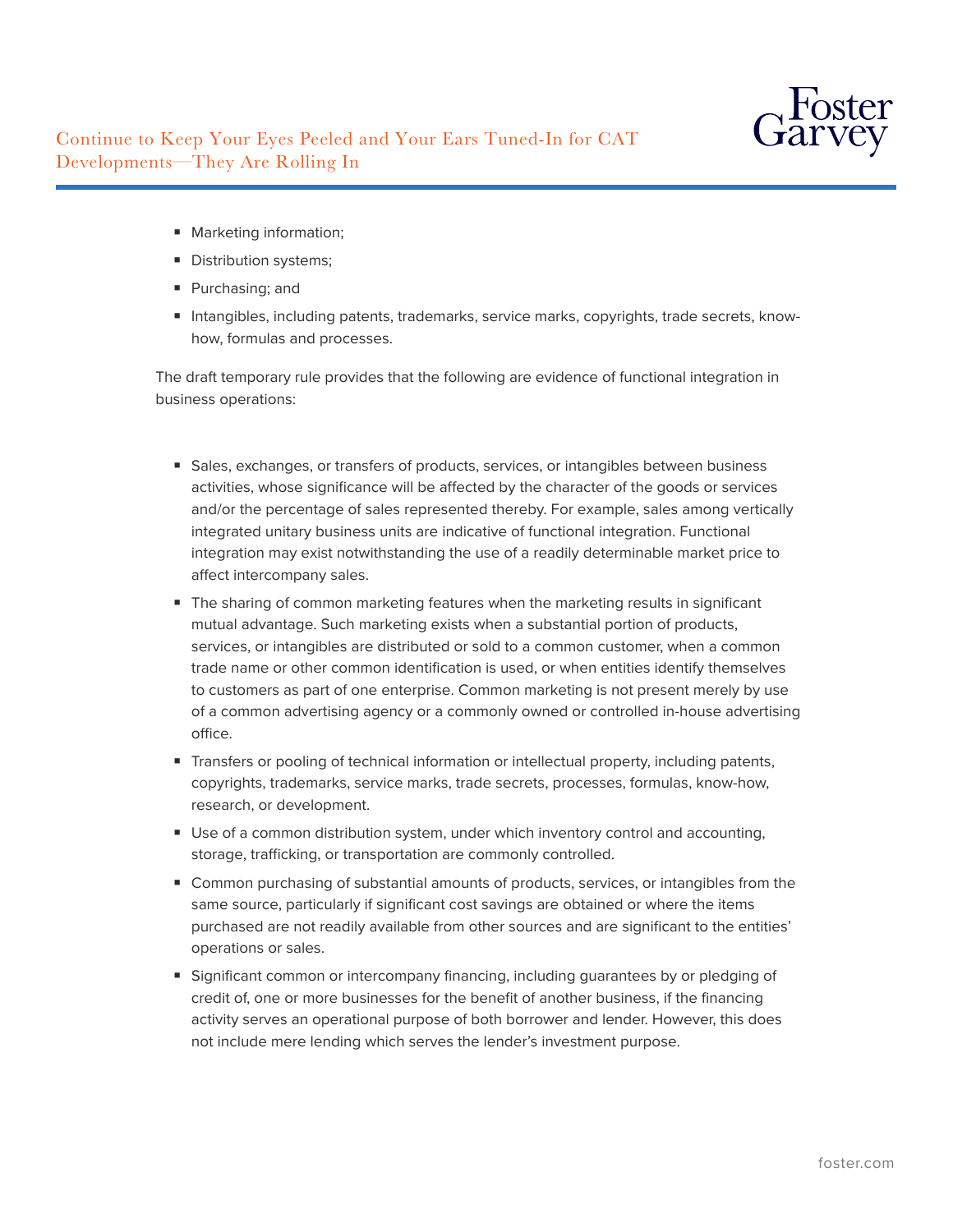

#### Example

The draft temporary rule provides an example upon which the following is based:

**Example:** Enco, Salesco, and Consultco are part of one unitary group. Enco is an engineering corporation based in Oregon. Salesco is a partnership headquartered in Washington that sells tangible personal property throughout the country. Consultco is a partnership that sells consulting services to third parties, and it has no property or employees in Oregon. In 2020, Enco has commercial activity of \$2.3 million in Oregon from transactions with unrelated customers. Salesco has commercial activity in Oregon of \$230,000 from transactions with unrelated customers. Consultco provided one hour of consulting service to a third party in Oregon, resulting in \$1,000 of commercial activity. Enco and Salesco each have substantial nexus with Oregon, but Consultco does not. Because each is a member of a unitary group and at least one member has substantial nexus with Oregon, the unitary group must register, file, and pay the CAT as one taxpayer on the total amount of commercial activity realized by all three members of the group.

#### Agent Exclusion (OAR 150-317-1100)

On December 9, 2019, the Department issued a draft temporary rule to assist taxpayers in determining whether the Agent Exclusion is applicable to them. The temporary rule offers limited guidance, namely:

- "Agent" means a person who is acting on behalf of another and is subject to the other person's control;
- All facts and circumstances must be considered;
- An agent may exclude the fair market value of property, money and other amounts from TCA but only to the extent such property, money and other amounts are received or acquired on behalf of the person who controls the agent; and
- An agent must include its fee, commission or remuneration in its TCA.

The draft temporary rule provides the following examples:

**Example 1:** On June 30, 2020, York Escrow Company agrees to hold \$60,000 for a real estate down payment on behalf of Mr. Thomas. Mr. Thomas has the ability to direct payment of the real estate down payment. York Escrow Company charges Mr. Thomas a three percent fee (\$1,800) for the escrow services. York Escrow Company does not include the \$60,000 real estate down payment in its commercial activity. However, York Escrow Company must include the \$1,800 fee in its commercial activity.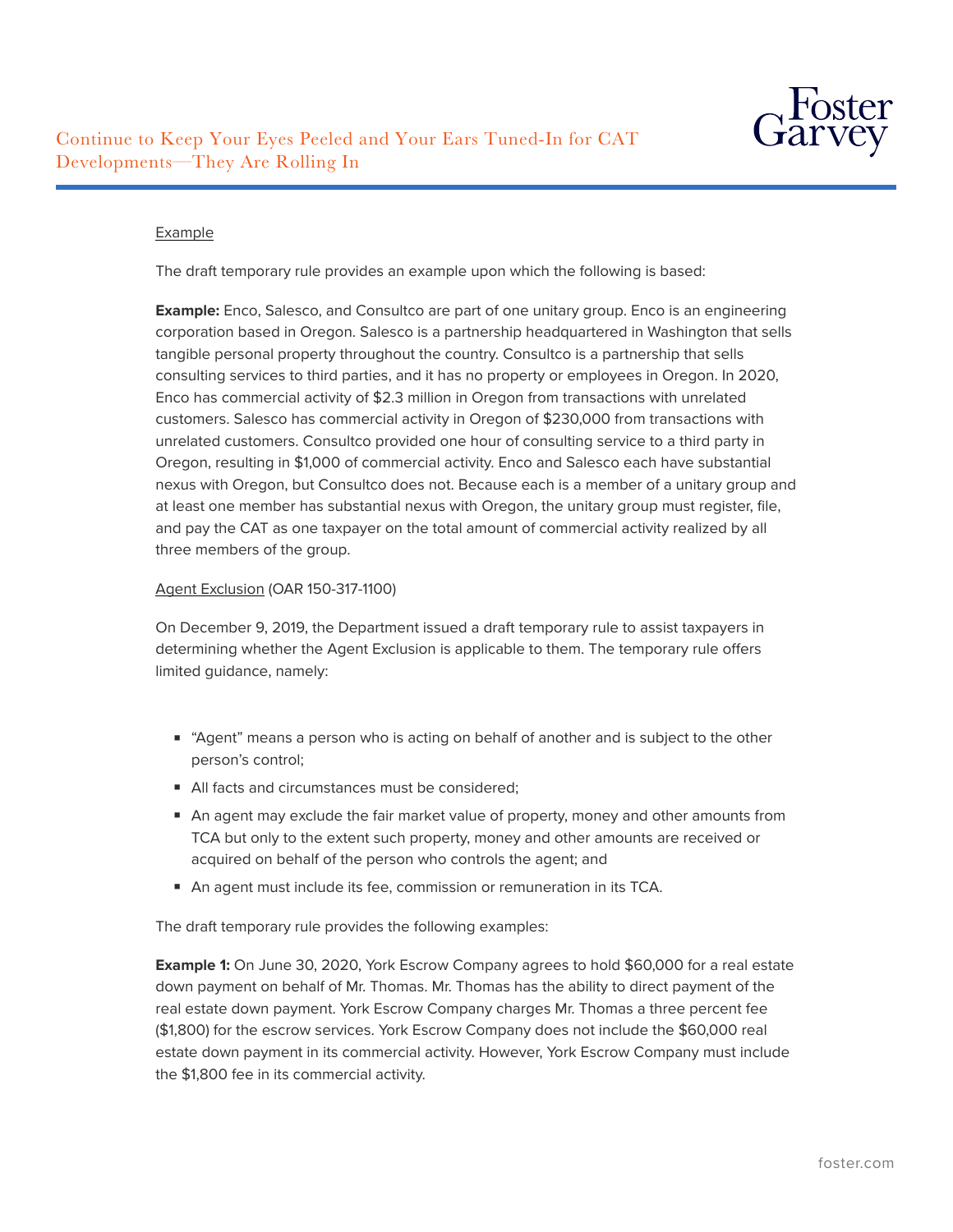

**Example 2:** On January 1, 2020, Rothko Piano Company (an accrual basis taxpayer) agrees to renovate a concert piano for Mr. Smith. It is intended that the renovated piano will be used for concerts. Mr. Smith retains control of all aspects of the renovation project. Mr. Smith provides a piano with a fair market value of \$10 million to Rothko Piano. The renovation period is nine months. Rothko Piano charges a fee of \$500,000 due on completion of the piano renovation. In addition, Rothko Piano's fee includes a commission of \$1,000 for each concert performed using the piano. Rothko Piano does not include the fair market value of the piano in its commercial activity, as it is holding the piano pursuant to an agency agreement with Mr. Smith. However, Rothko Piano must include the \$500,000 fee in its 2020 commercial activity. In addition, Rothko Piano includes the concert commissions in its commercial activity after each concert is performed.

**Example 3:** Human Resource Services, Inc. (HRS) provides payroll, human resources, and benefits services for small businesses for a fee. As part of its services provided to small businesses, HRS processes employee payroll; assists the businesses with hiring and firing, FMLA and OFLA regulations; and manages employee insurance benefits. The small businesses pay HRS fees for its services in a lump sum with the amounts due the small businesses' employees for wages earned. HRS does not include in its commercial activity the amount it is holding for the benefit of the small businesses' employees, but it must include in its commercial activity the fees small businesses pay HRS for its services.

**Example 4:** Assume the same facts as Example 3, except that HRS has a contractual obligation with each small business to pay the small business's employees according to the small business's payroll schedule (e.g. weekly, bi-weekly, semi-monthly, or monthly) and is reimbursed by the small business for the amount of wages that HRS paid the small business's employees. The reimbursement amounts paid to HRS for wages that HRS paid the small business's employees on behalf of the business is not includible in HRS's commercial activity.

#### Property Brought into Oregon (OAR 150-317-1130)

On December 9, 2019, the Department issued a draft temporary rule to assist taxpayers in determining when property brought into Oregon must be included in taxable commercial activity ("TCA"). In addition to repeating the statutory provision dealing with this issue, the rule offers the following example:

**Example**: Unitary group XYZ purchases motor vehicle fuel in Idaho on January 15, 2020 and transfers the motor vehicle fuel to Oregon on January 18, 2020. Unitary group XYZ would not include the fair market value of the motor vehicle fuel in their Oregon commercial activity because commercial activity excludes receipts from the sale of motor vehicle fuel.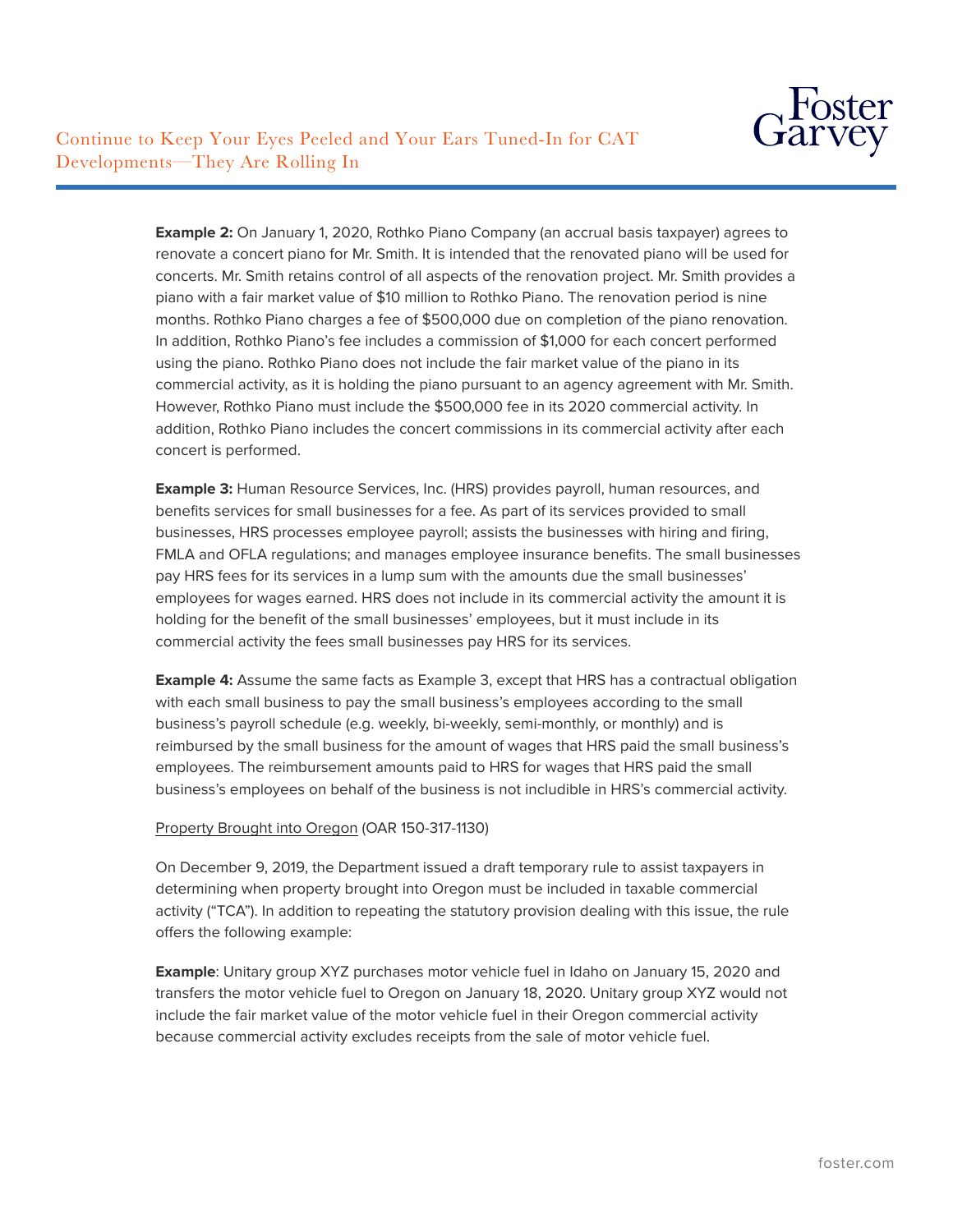

The rule emphasizes that a person or unitary group should not include in their TCA the fair market value of property transferred into Oregon within a year of receipt outside Oregon if the transfer of property into Oregon within a year of receipt outside Oregon was not intended to avoid the CAT in whole or in part.

# Estimated Tax Payments: When Payments are Required (OAR 150-317-1300)

Under a draft temporary rule issued by the Department on December 6, 2019, no estimated tax payments will need to be made if a taxpayer does not expect more than \$5,000 in CAT liability for the year, not taking into account any credit balance from the prior year. Tax-exempt organizations that have unrelated business taxable income for federal income tax purposes and which will have estimated CAT liability of more than \$5,000 must make estimated CAT payments.

Estimated tax payments will be required "regardless of when a taxpayer exceeds \$1 million" of TCA. Estimated tax payments will be credited as of the date they are received.

In the case of short-year returns, the draft temporary rules provide the following estimated tax payment schedule:

- For periods of less than four months, only one payment will be required. The payment must equal 100 percent of the estimated tax and will be payable on the return due date.
- For periods of four months or longer, but less than six months, two payments will be required. Half of the estimated tax will be due on the 15th day of the fourth month, and the balance will be due on or before the return due date, not including extensions.
- For periods of six months or longer but less than nine months, three payments will be required. A third of the estimated tax will be due on the 15th day of the fourth month, another third on the 15th day of the sixth month and the balance on or before the return due date, not including extensions.
- For periods of nine months or longer, but less than twelve months, four payments will be required. A fourth of the estimated tax will be due on the 15th day of the fourth month, another fourth on the 15th day of the sixth month, another fourth on the 15th day of the ninth month, and the balance on or before the return due date, not including extensions.

Estimated tax payments will generally not be refunded before the taxpayer files a CAT return for the year. This will be the case even if estimated payments exceed the taxpayer's CAT liability. The Department will consider issuing refunds prior to the end of the year on a case-bycase basis if it determines that the facts warrant a refund. No further guidance was provided on this issue.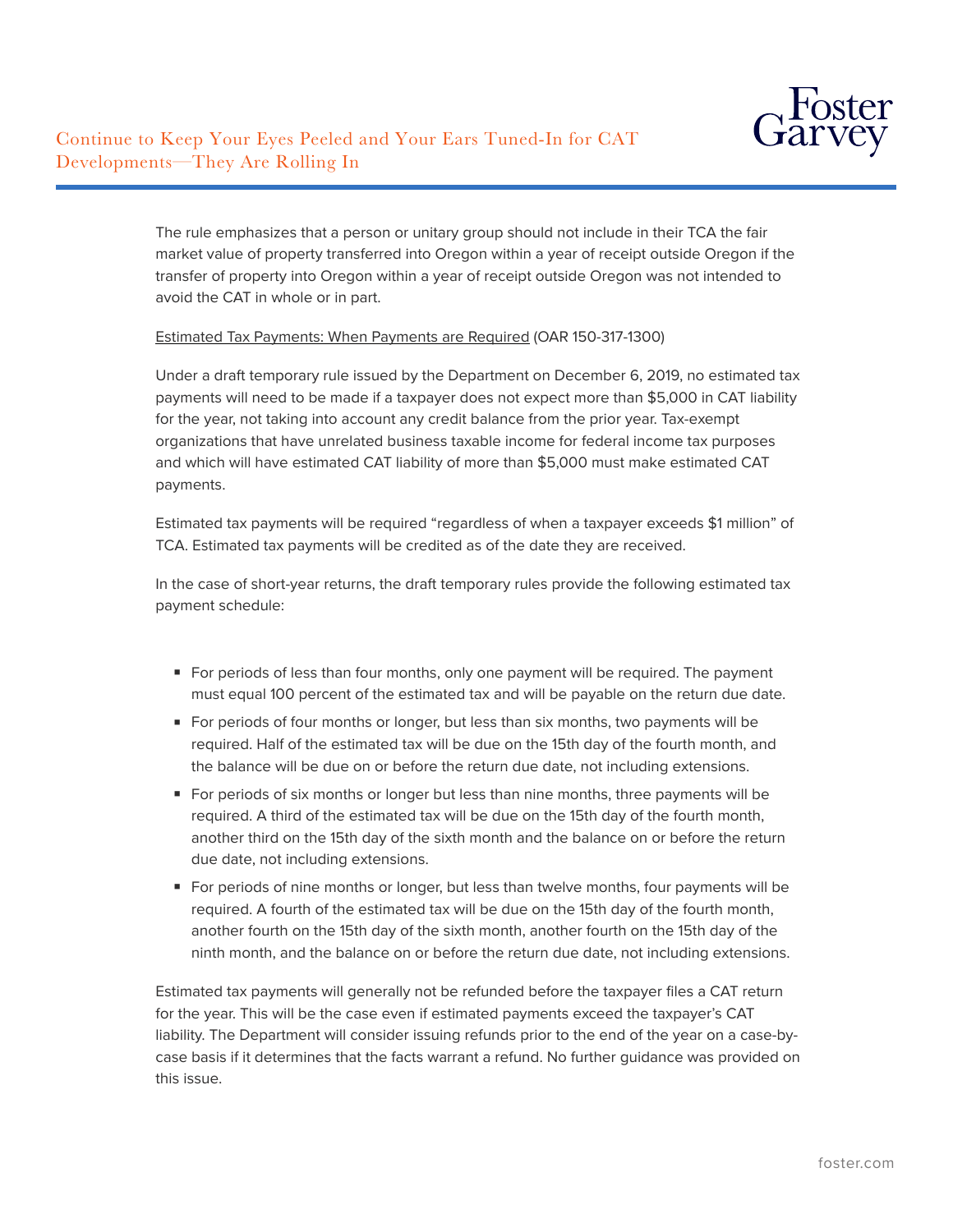

A taxpayer that overpays its CAT liability may make an irrevocable election to have the overpayment either: (1) refunded; or (2) applied as an estimated tax payment to the following year (an "elected overpayment"). The election will be made on the CAT return in a space for that purpose.

For the 2021 tax year and beyond, the Department will apply an elected overpayment to the first quarterly payment of the following year to the extent the payment is received prior to the first-quarter due date in such year. Otherwise, a payment will be applied as of the date the payment is received. An elected overpayment that relates to an amended or delinquent return will apply to the later of: (1) the date such return is filed; and (2) the date such payment is received.

The Department has provided that any tax overpayments will be credited first to prior quarter underpayments.

Taxpayers will need to make estimated tax payments by electronic funds transfer ("EFT"), beginning with the 2020 tax year. A taxpayer may request a one-time exemption if it will be disadvantaged by this rule. The request must list the reason why the taxpayer will be disadvantaged. If the Department grants the exemption, it will limited to a 12-month period. The taxpayer is expected to make arrangements during the 12-month period so that future payments will be made by EFT.

The following is based on the example provided in the draft temporary rule:

**Example**: Flowerco, a retail flower store chain with expected TCA of \$2 million for 2020, uses Payco, a local payroll service, for all of its tax payments. Payco does not have the capability to use EFT for tax payments. Flowerco can request an exemption for the 2020 tax year because it would put Flowerco at a disadvantage to have to change payroll service companies by the beginning of 2020. However, the Department expects Flowerco to remedy the situation in time for the 2021 tax year (presumably, by switching payroll companies if Payco does not add EFT functionality by that time). The same result would obtain if Flowerco's bank did not have EFT functionality for Flowerco to make estimated CAT payments.

#### Estimated Tax Payments: Underpayments (OAR 150-317-1310)

Pursuant to a draft temporary rule issued by the Department on December 9, 2019, a CAT underpayment will exist when estimated tax payments of less than 25 percent (or the applicable percentage specified for short-year returns) are made with respect to the following amounts: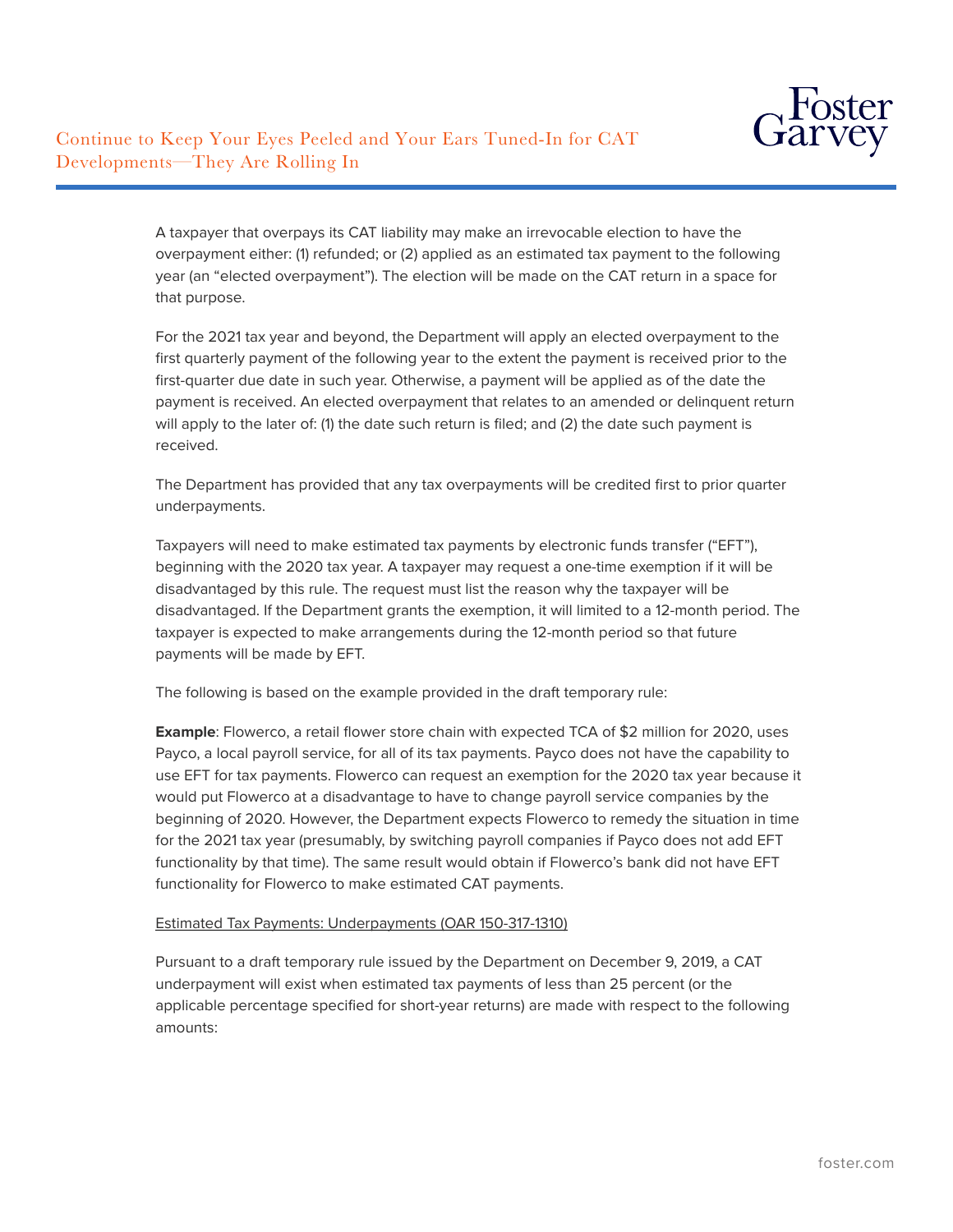- For the 2020 tax year, 80 percent of the tax for the tax year.
- For 2021 and future tax years, 100 percent of the tax.
- For 2021 and future tax years, 100 percent of the tax shown on the prior year's CAT return (after credits), if the preceding tax year was a 12-month period and the taxpayer filed a CAT return showing a liability for that tax year. If the current taxable year is less than 12 months, the tax for the prior tax year must be reduced by multiplying it by the number of months in the current tax year and dividing the result by 12.
- 100 percent of the tax computed on annualized TCA. Tax credits available on the date of the payment (but not merely estimated or anticipated) may be deducted.
- With respect to any person with seasonal commercial activity, 100 percent of the amount determined by applying Code Section 6655(e)(3)(C) to TCA.

Under the draft temporary rule, annualized TCA will be computed by entering the TCA on an annualized basis:

- For the first three months of the taxable year, in the case of the installment required to be paid in the fourth month;
- For the first three months or for the first five months of the taxable year, in the case of the installment required to be paid in the sixth month;
- For the first six months or for the first eight months of the taxable year, in the case of the installment required to be paid in the ninth month; and
- For the first nine months or for the first 11 months of the taxable year, in the case of the installment required to be paid in the 12th month of the taxable year.

For unitary groups, the draft temporary rule provides that an underpayment will be computed on a combined basis, aggregating the "tax and facts shown" on the prior year's returns, regardless of whether separate or combined returns were filed. If unitary group members file separate returns but pay estimated tax on a combined basis, the members may divide the payments and prior year's tax between the members' liabilities in any manner that the members designate.

The draft temporary rule provides that interest will accrue on CAT underpayments at the rate provided in OAR 150-305-0140 from the payment due date until the earlier of:

- The date the tax is paid, or
- The due date of the tax return.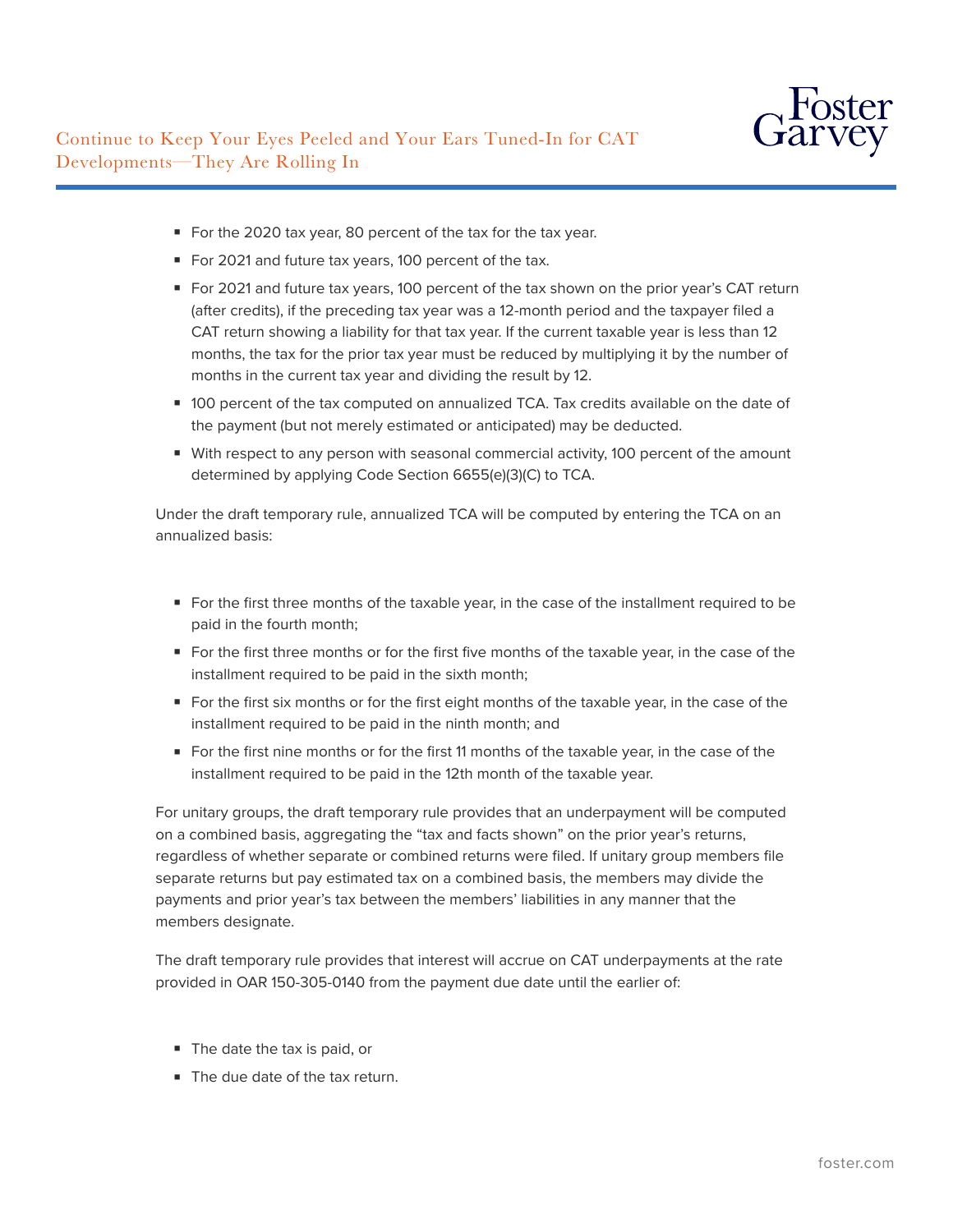In accordance with the draft temporary rule, the Department will not impose underpayment interest for any quarter in which annualized TCA will result in a net annualized tax of \$10 or less.

Pursuant to the draft temporary rule, underpayment charges will be "assessed on the last return filed and received" before the due date of that return (the "original return"). The tax due on the original return will be used as the basis for computing underpayment charges. In the draft rule, the Department has asserted that an amended return that reduces a tax liability will not reduce underpayment charges based on an original return.

# Estimated Tax: Unitary Groups and Apportioned Returns (OAR 150-317-1320).

Pursuant to a draft temporary rule issued by the Department on December 9, 2019, unitary group members have joint and several liability for the CAT, including the filing and payment of estimated tax liability. Estimated CAT payments will be made on a combined basis.

It appears that the Department will allow taxpayers to apportion commercial activity for purposes of the subtraction using either the current period's actual apportionment factor or the prior full-year's apportionment factor, to meet the annualized exception to underpayment of estimated taxes.

#### Extension of Time to File (OAR 150-317-1330)

Under a draft temporary rule issued by the Department on December 6, 2019, a taxpayer will be allowed a six-month extension of time to file a CAT return if the taxpayer requests such extension on a completed application form provided by the Department. The taxpayer must file the application before the due date of the return and must certify that it has good cause for requesting an extension. Good cause must exist at the time the extension is requested.

"Good cause" is defined as any of the following:

- Death or serious illness of the taxpayer or a member of the taxpayer's immediate family;
- Destruction by fire, natural disaster or other casualty of the taxpayer's home, place of business or records needed to prepare CAT returns;
- Unavoidable and unforeseen absence of the taxpayer from Oregon that began before the CAT return due date; or
- Information required to complete the CAT return is not available or is not in the proper form.